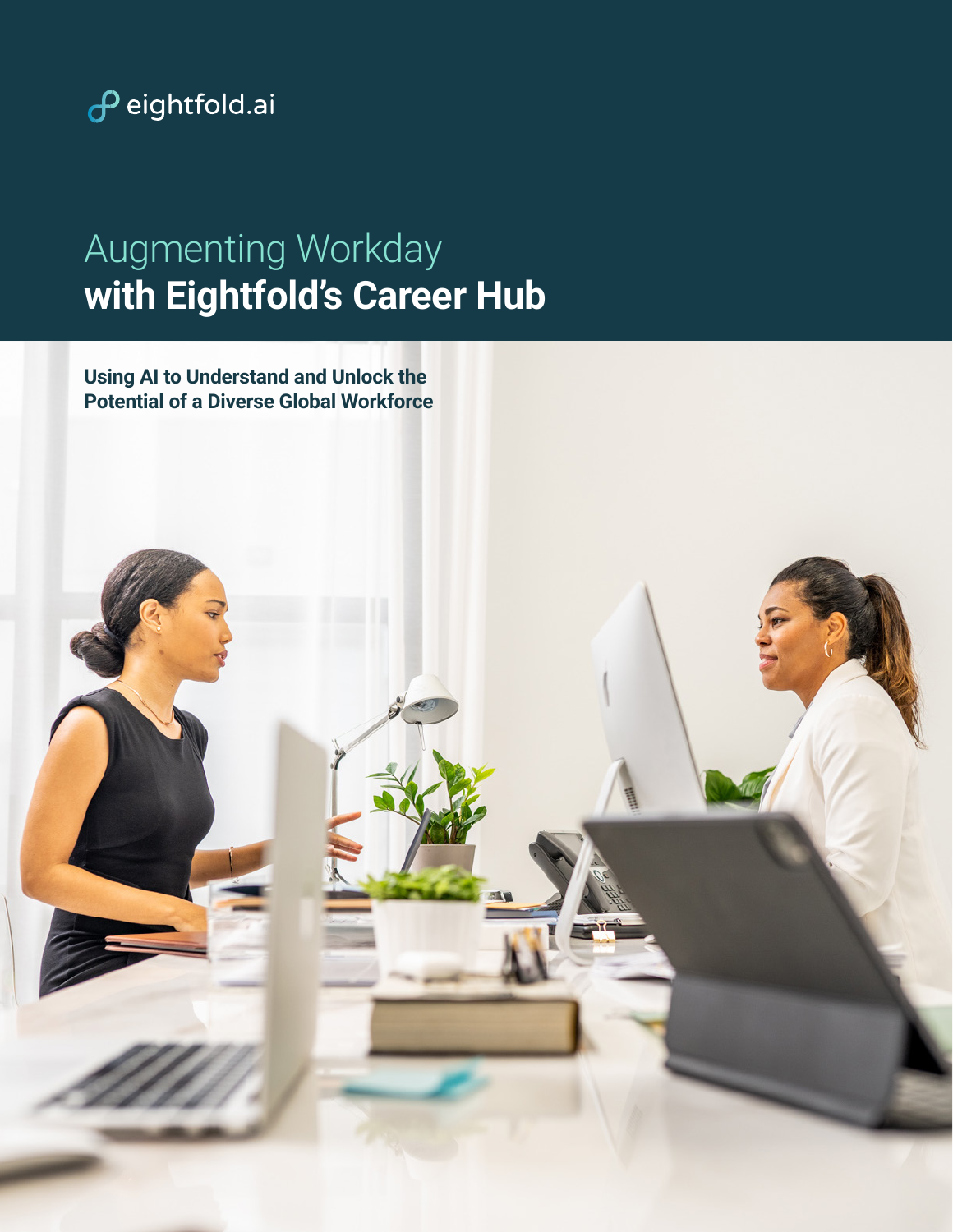As the pandemic retreats, talent teams must contend with a massively transformed workforce and skill gaps that must be addressed to grow their businesses in this new era.

The shift to a hybrid and remote workforce is accelerating the digital revolution and creating an urgent need for an equitable, consistent, engaging employee experience that transcends the physical workplace. Talent leaders are struggling to compete for top talent, not just by hiring, but by effectively developing and retaining the talent they have today to better align with business strategies and drive growth.

While talent teams grapple with this challenge, employees are increasingly looking for new opportunities externally to further their learning and growth. Compared with a 15% voluntary turnover rate prior to the pandemic, more than 40% of people who responded to Microsoft's 2021 Work Trend Index-a global survey of more than 30,000 people—said that they are considering leaving their employer this year. Similarly, 25% of US employees expect to look for a new employer "once the threat of the pandemic has decreased," according to Prudential's Pulse of the American Worker.

This talent swirl presents talent leaders a unique opportunity to create and deploy an agile talent organization that is future-proof in the face of rapidly changing business needs.

#### **AI-Powered Talent Intelligence**

Eightfold is an AI-powered Talent Intelligence Platform that enables employers to develop holistic talent strategies to support their businesses. Workday customers use Eightfold's platform insights - generated by predictive machine learning built on top of a global data set - to implement a more agile and effective talent strategy within their organization.

While traditional HR systems have rich data about each candidate and employee, this data is often fragmented across multiple systems' and self-reported based on each individual's recollection of what they accomplished; it never encapsulates the depth and breadth of what each individual has done; and most certainly does not yield insight into each individual's potential. By using Eightfold, organizations understand the true potential of their workforce on a global scale and can guide individual employees to further learning and skill development.

Eightfold's proprietary global data set of more than 1.5 billion talent profiles and patented AI technology enables employers to make more informed decisions about how and when to build, buy, or borrow talent. Integrating Eightfold with Workday allows talent leaders to benchmark and build workforce capabilities, increase the retention of top talent, level the playing field by creating equitable growth opportunities, and provide personalized career development paths for every employee.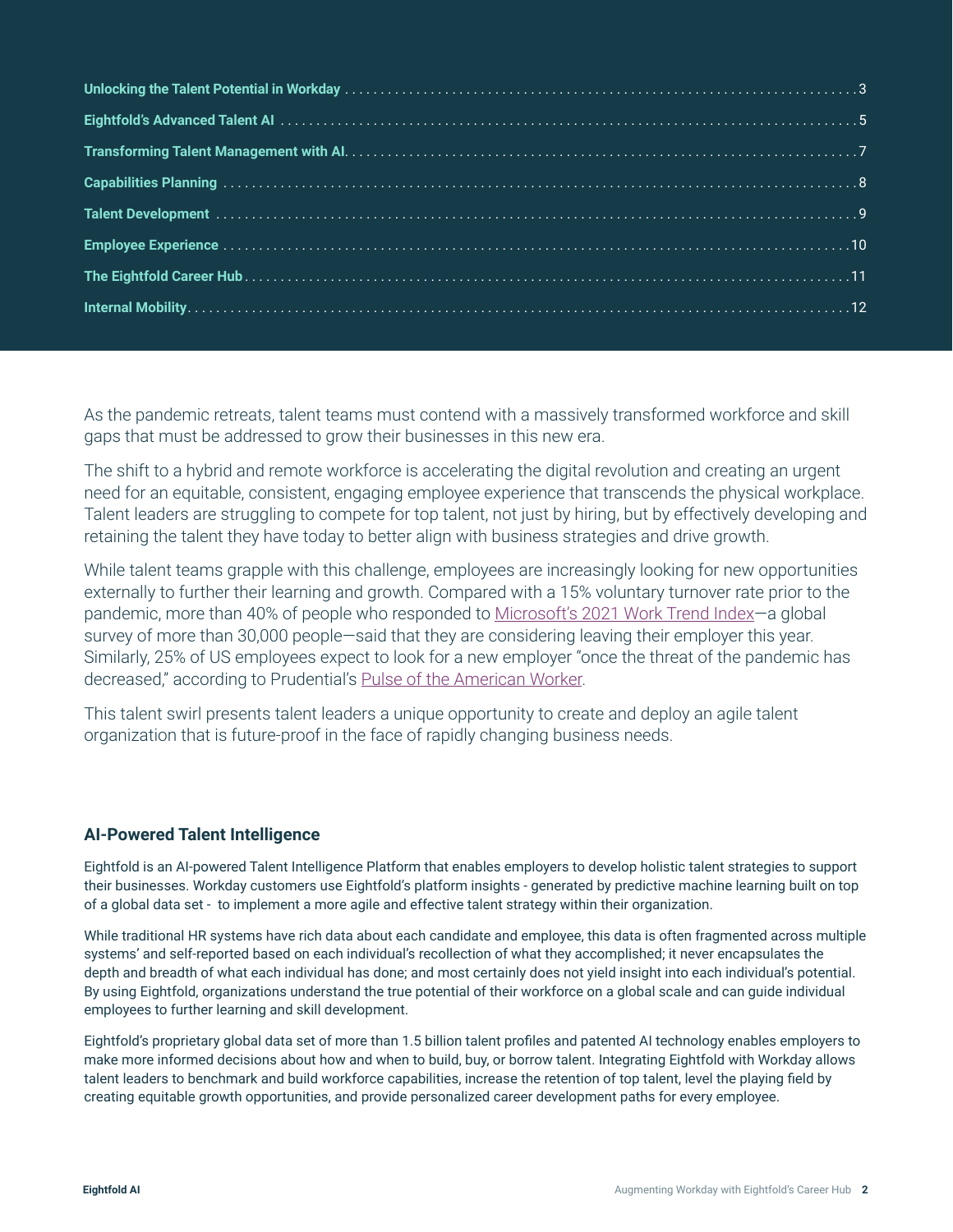"We're very excited that the technology is going to help us not only remove biases but also unleash the power of our employees in owning their careers and growing with us."

**Grant Weinberg**  *Vice President, Talent Acquisition, HR Operations, TriNet*

### **Unlocking the Talent Potential in Workday**

Workday is one of the leading HCM systems and holds an essential place in the HR technology stack. Employers rely on Workday applications to store candidate and employee data, streamline day-to-day processes, and meet HR regulations. Workday serves as an excellent system of record with strengths in process automation, reporting, and compliance.

However, employers need more than that to proactively develop and maintain effective talent strategy. That's why an increasing number of Workday customers are augmenting their implementations with Eightfold.

#### **Augmenting Workday with Talent Intelligence**

Eightfold is an AI-powered talent intelligence platform that integrates seamlessly with Workday. It is the only purpose-built AI talent suite that empowers employers to plan and execute data-driven talent strategies that deliver meaningful business outcomes.

Eightfold is not a replacement for Workday; it's not a Learning Management System or HR information system. Instead, Eightfold "sits on top of" Workday as a system of intelligence, and integrates with other systems across the HR tech stack, enabling employers to get more value out of their HR applications and the massive amount of talent data they contain. At its core, the Eightfold platform provides AI-based insights about jobs and people—their skills, capabilities, and potential—to help talent leaders answer the fundamental questions they still struggle with, such as:

- What skills do we need to be successful?
- What is my talent capable of?
- What are our skills gaps?
- How do we fill those gaps?
- What skills are needed for this job?
- Who has the potential to succeed in this job?
- How can employees continue learning and developing?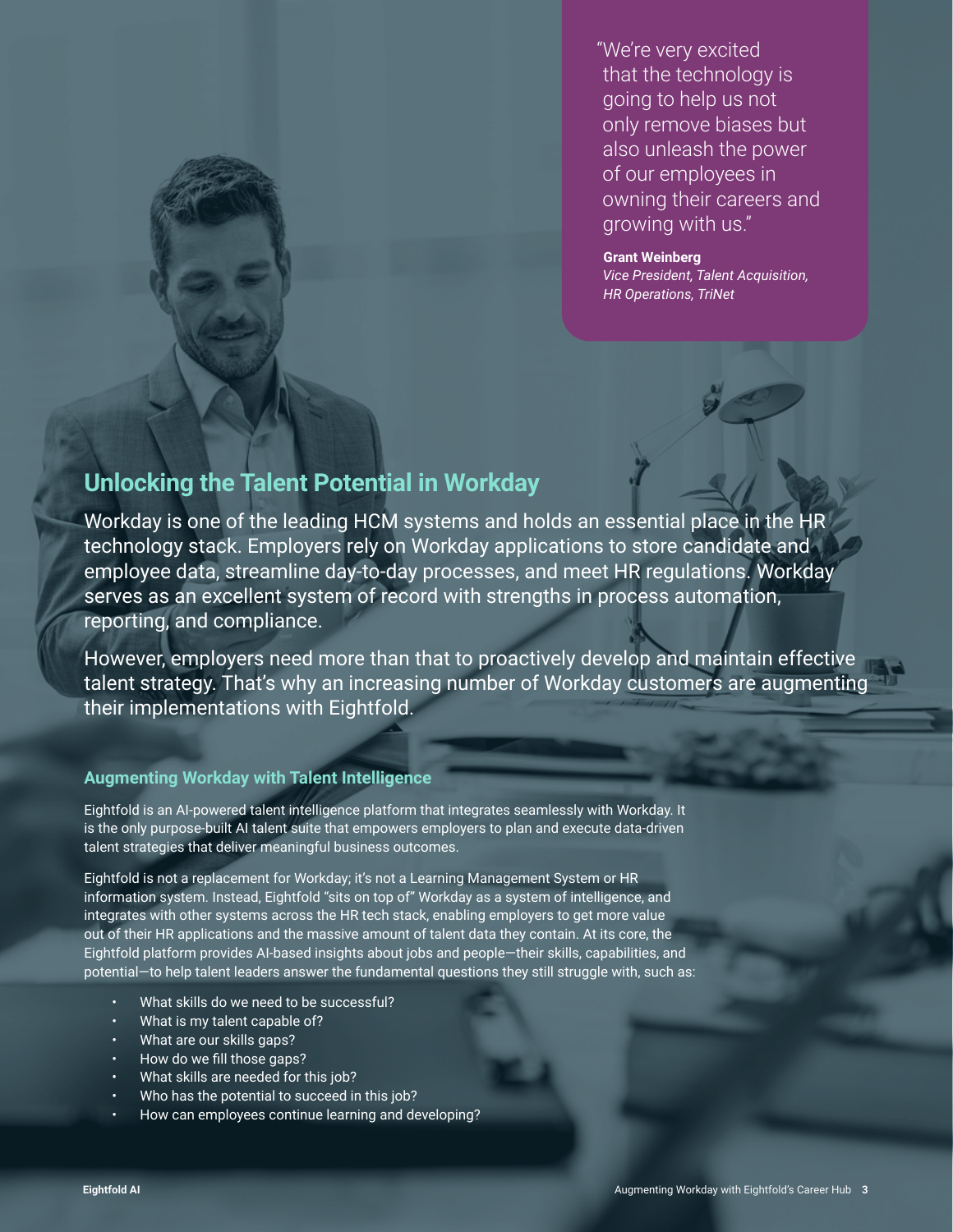#### **Adding Intelligence to Talent Management**

By seamlessly integrating Eightfold with Workday, employers unlock the potential that lies hidden in their employee base. Eightfold's AI analyzes each employee's past experience and draws upon its global data set to infer skills that the employee has acquired - even if they're not explicitly listed on their resume or Workday profile. The AI makes best-fit matches instantly and accurately, recommending potential mentors, projects, learning courses, and internal roles at scale and without bias. It creates highly personalized career paths so that employees can pursue traditional or non-linear career growth opportunities.

By creating a single destination that predictively guides employees to development opportunities in a user-friendly, highly personalized way, employers can increase internal mobility and retention, promote top and diverse talent before they are poached by a competitor, and efficiently deploy their talent in new ways across the organization.

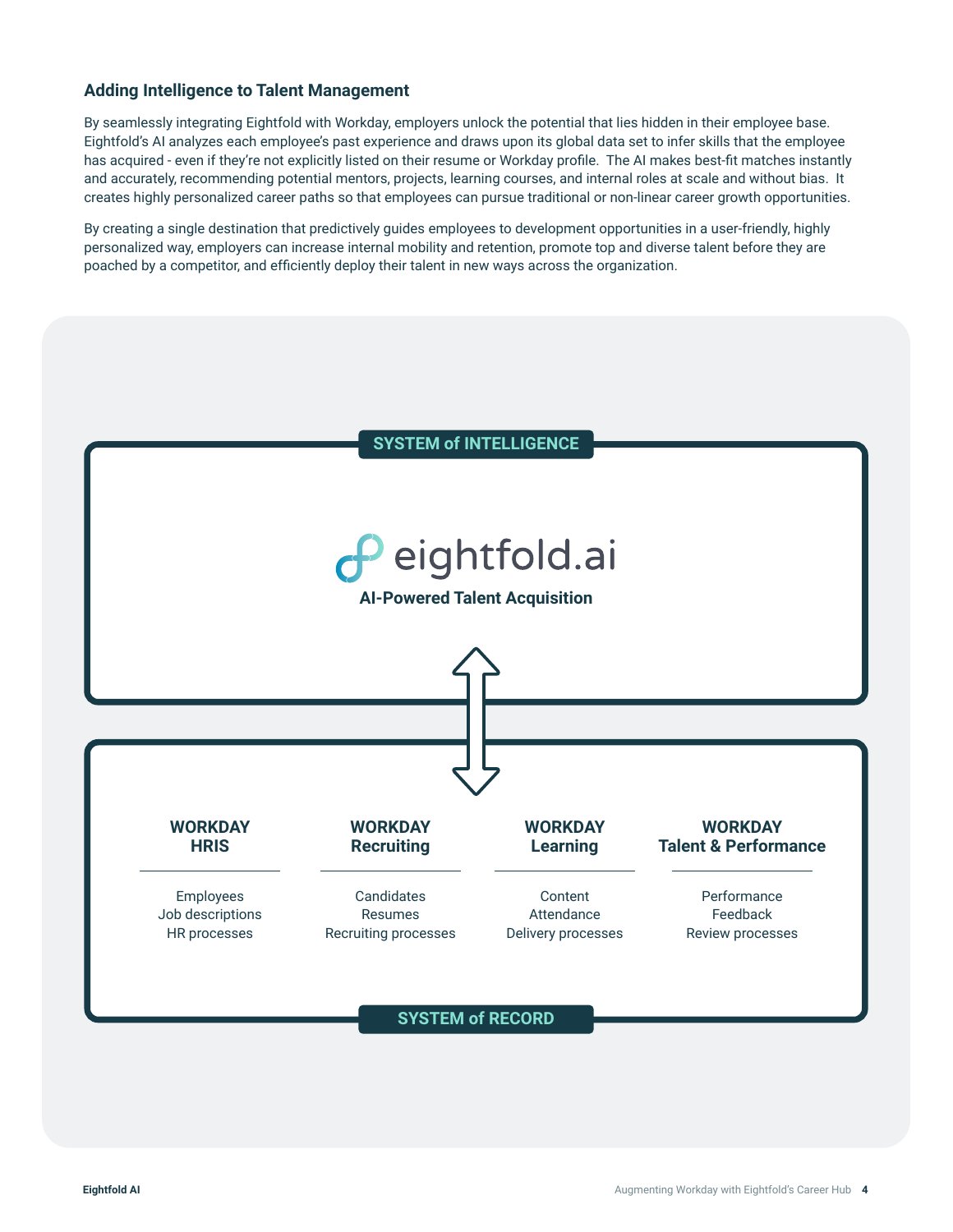### **Eightfold's Advanced Talent AI**

Like any employer, Workday customers face several challenges when managing talent.

**Problem:** Employees can't find a career path internally as easily as they can find a growth opportunity at another company. Internal roles, promotions, and projects are often allocated based on water cooler chatter or 'who you know', not what an employee is capable of.

- **> Result:** Employees are less engaged and motivated without a clear line of sight to their own learning and growth. Productivity suffers, average tenure decreases as employees leave for new companies, and talent acquisition costs increase.
- **> Ideal Outcome:** Employees are put in the driver's seat of their own career with Eightfold's Career Hub, a single destination for all internal development opportunities. They feel empowered, invested in, and energized to continue their learning and growth at the company. Employer brand strength grows, creating a flywheel effect for talent acquisition teams.

**Problem:** Employers don't have visibility into the skills and capabilities of their workforce. The half-life of skills is shrinking, and they don't have a data-driven way to determine which skills to develop to future-proof their organization.

- **> Result:** Talent teams are unable to develop an effective strategy to address skill gaps. Business continuity is a challenge in the face of attrition, even for junior roles, and workforce strategy is not aligned to business strategy.
- **> Ideal Outcome:** Each employees' skills and potential are captured exhaustively and quantified at scale. Managers can view their teams' capabilities and better coach them. Talent teams can effectively benchmark their workforce and create smarter talent strategies. Technology makes employee potential the currency of advancement and growth within an organization.

**Problem:** Employee profiles and resumes are inherently flawed. They don't reflect an individual's true potential because they're self-assessed, self-reported, and often under-represent capabilities (especially in the case of women and minorities). They also don't reflect experiential learning in real-time.

- **> Result:** Employees don't pursue a wide array of projects or new roles because they underestimate their own abilities. Profiles and employee resumes quickly become outdated as employees gain more experience, making it hard to effectively guide talent to new opportunities.
- **> Ideal Outcome:** Employees discover their hidden talents and potential based on smart, AI-driven recommendations, self-updating Career Hub profiles, and a deep understanding of their skills - even the ones they forget to enumerate on their resume. They recognize that they can realize their potential without having to leave the company. A culture shift happens, talent hoarding dissipates, and hiring managers find highly capable internal talent for open roles who can ramp up and become productive quickly.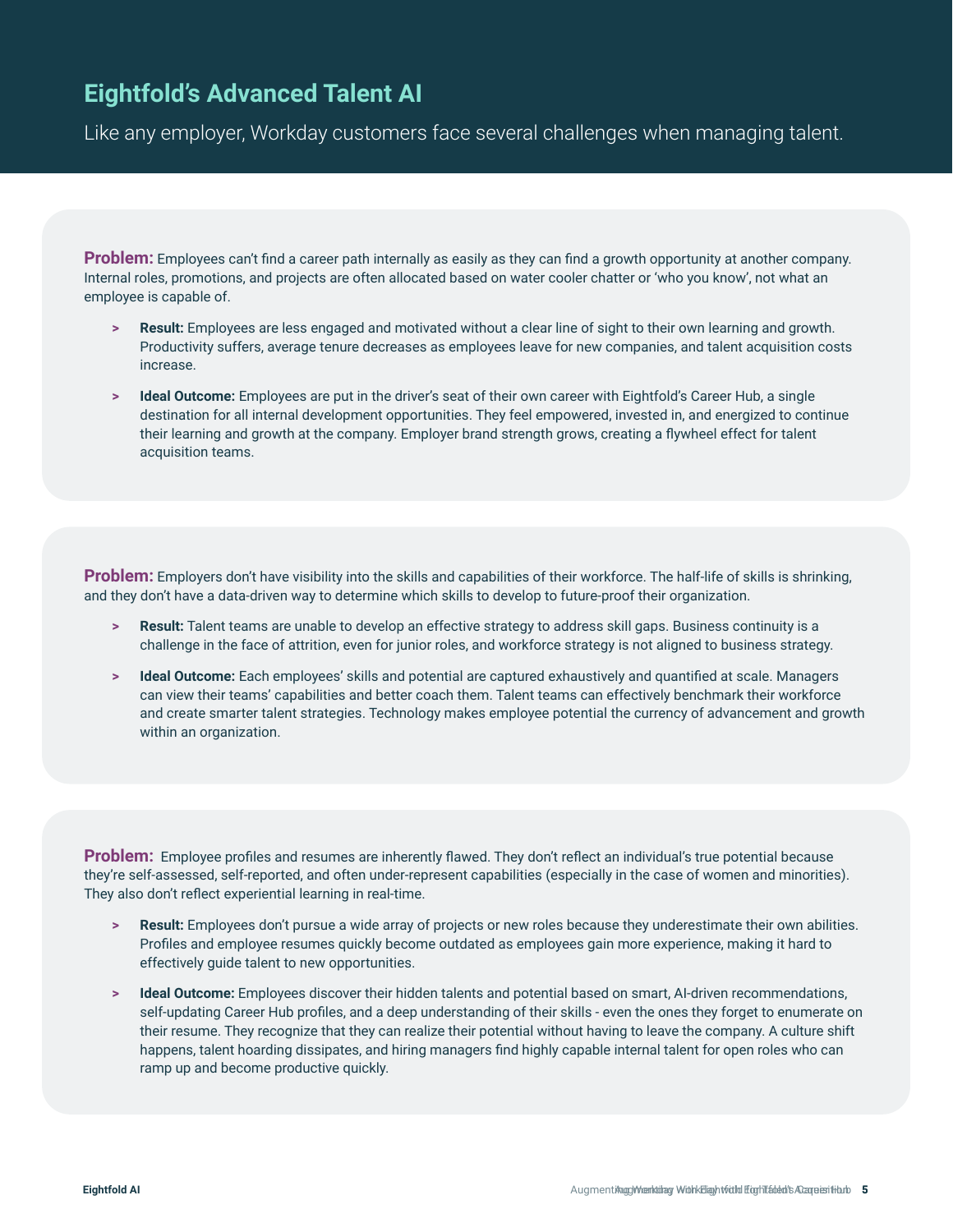

"Eightfold uses AI to not only match candidates who are a 100% fit for a specific role but also can predict which individuals can go into the same role a year out if you develop them."

**Larry McAlister**  *Vice President, Global Talent, NetApp*



#### **Beyond Employee Profiles and Resumes**

Eightfold helps Workday customers overcome the shortcomings of employee profiles, resumes, and job descriptions. The platform's deep-learning AI delivers rich talent insights by analyzing the world's largest, self-refreshing source of talent data more than 1.5 billion profiles of people working in every job, profession, industry, and geography. The capabilities of Eightfold's continuously learning AI include:

#### 1. **Identifying the skills required to do a job or project successfully.**

Eightfold ingests job and project descriptions from Workday and augments them with missing skills. The AI makes recommendations that address contextual nuances in skills and jobs. It can differentiate, for example, between the skills used by a Product Manager at a Technology firm and the skills required for the same role at a Consumer Packaged Goods company. The AI can also detect which skills are rising or falling in popularity, so employers stay on top of trends in the talent market. Eightfold's AI has identified more than 1.4 million skills and more than 800,000 job titles.

#### 2. **Determining an individual's skills, capabilities, and potential.**

Eightfold's AI looks beyond the resume to identify Validated Skills, Likely Skills, Skills to Validate, and Missing Skills for every role at an organization, matching each individual to every role based on their full profile and potential. In addition to skills, Eightfold's algorithm considers companies worked at, career path, time spent in different roles, work locations, and performance feedback —all of which provide a more accurate understanding of what people are capable of and where they can succeed next. Eightfold's AI is also constantly enriching and updating the profiles of candidates and employees with new information from public sources like LinkedIn, Hoovers, Crunchbase, and GitHub, ensuring that each company's talent network is consistently and automatically refreshed.

#### 3. **Matching individuals to jobs, projects, mentors, and courses.**

Eightfold's matching algorithms are far superior to simple keyword matching, which scores candidates for fit based on words on a resume. Eightfold's AI instantly matches individuals with the jobs they are good fit for and delivers a fully integrated talent development experience for every individual. Based on every individual's career aspirations, Eightfold proactively builds personalized career development pathways that combine projects, skills-based mentors, and skills-building classes.

#### 4. **Making development opportunities about what you know, not who you know.**

Eightfold's Career Hub democratizes access to career growth, and makes development activities measurable, so organizations can track progress against DE&I initiatives. The AI uses Equal Opportunity Algorithms—the state of the art in bias prevention—to ensure that personal characteristics such as gender, ethnicity, and age don't factor into best-fit matches.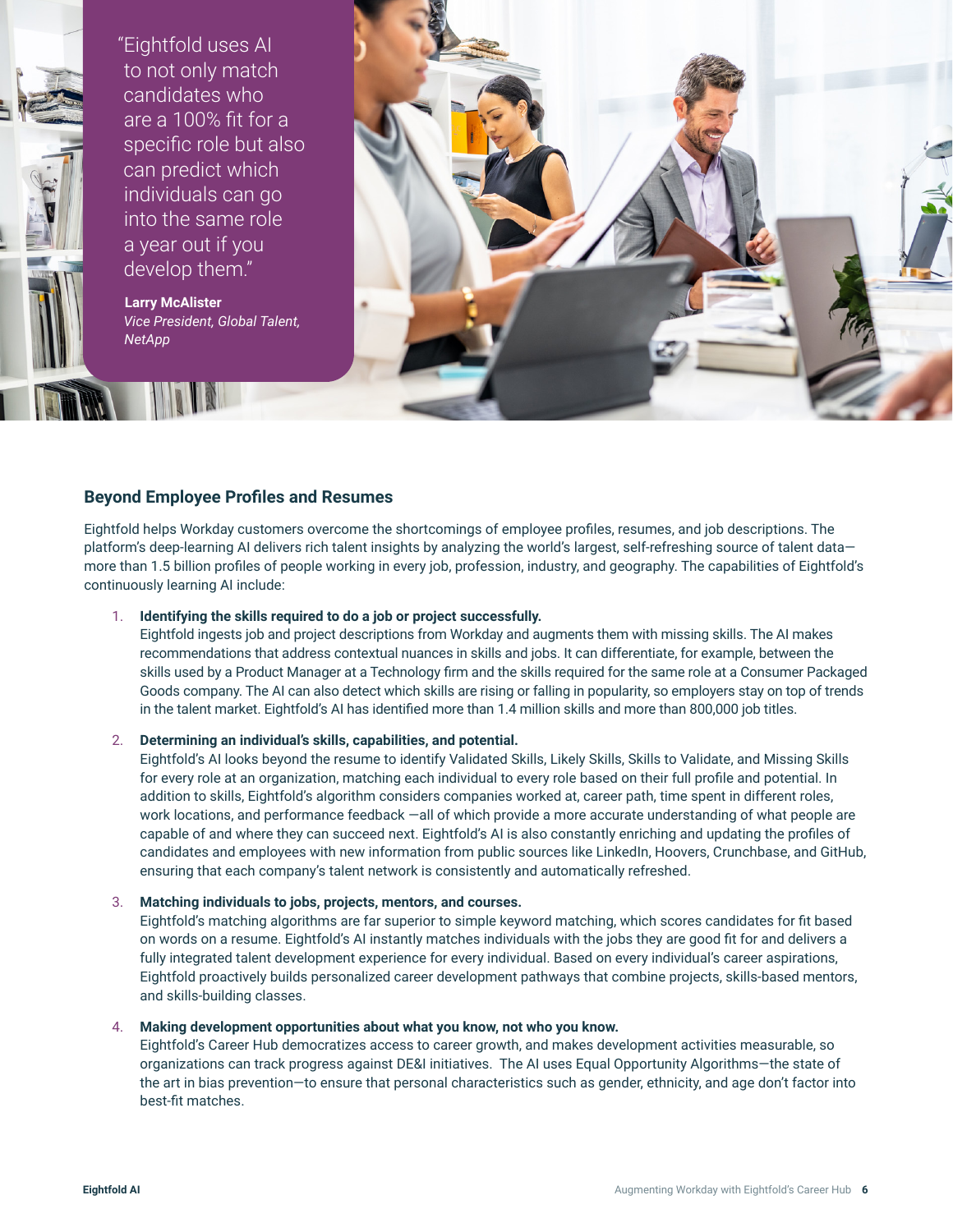### **Transforming Talent Management with AI**

The Eightfold Talent Management module delivers actionable insights that transform how Workday customers develop, engage, and retain a diverse global workforce. The platform's AI-powered intelligence unlocks workforce potential to benefit employers and employees alike.

#### **Align Talent Strategy with Business Needs**

Most companies lack a clear picture of the capabilities of their workforce—despite having huge volumes of employee data stored in Workday HRIS. Integrating Eightfold with Workday, gives employers unprecedented insights into the skills and potential that exist in their global talent network. Employers can use this data to create a more agile workforce. This talent intelligence informs build or buy decisions as well as strategic investments in talent development that prepare the business for the future.

"We all need to think about our careers proactively – constantly evaluating the external circumstances and thinking about the skills we have and could have that will keep us relevant. Eightfold's Career Hub is a great way to start that learning journey to hone a new skill or take on a passion project."

**Vicki Walia**  *Chief Talent and Capability Officer, Prudential*

#### **Retain Top and Diverse Talent**

High attrition rates exact a heavy price, with productivity, employer brand, and recruiting budgets all taking a hit. Unfortunately, for many employees it's easier to find a growth opportunity at another company than a career path with their current employer. Workday customers can increase retention rates by using Eightfold to deliver personalized development paths for every employee. With visibility into relevant internal opportunities, employees can set a course for professional growth knowing that they don't have to jump ship to achieve their goals.

#### **Create a Consistent and Engaging Employee Experience and a Stronger Employer Brand**

While Workday HRIS fulfills the financial, operational, and legal processes of managing a global workforce, Eightfold focuses squarely on improving talent development and the employee experience. Employees can take control of their careers and are set up for success with AI-informed recommendations for jobs, projects, courses, and mentors that align to individual capabilities and aspirations. Employees feel engaged and supported, and companies build a culture of growth that improves the employer brand.

#### **Transform Career Pathing and Development**

Companies aren't static and neither are careers. Workday customers can leverage Eightfold to adopt an agile approach to career development that fits today's dynamic business environment. Rather than forcing employees down the same rigid career path, companies can use Eightfold to support self-directed, non-linear journeys, where each job is like another tour of duty. The platform's continually learning AI keeps development plans current as skills, jobs, business needs, and employee interests evolve.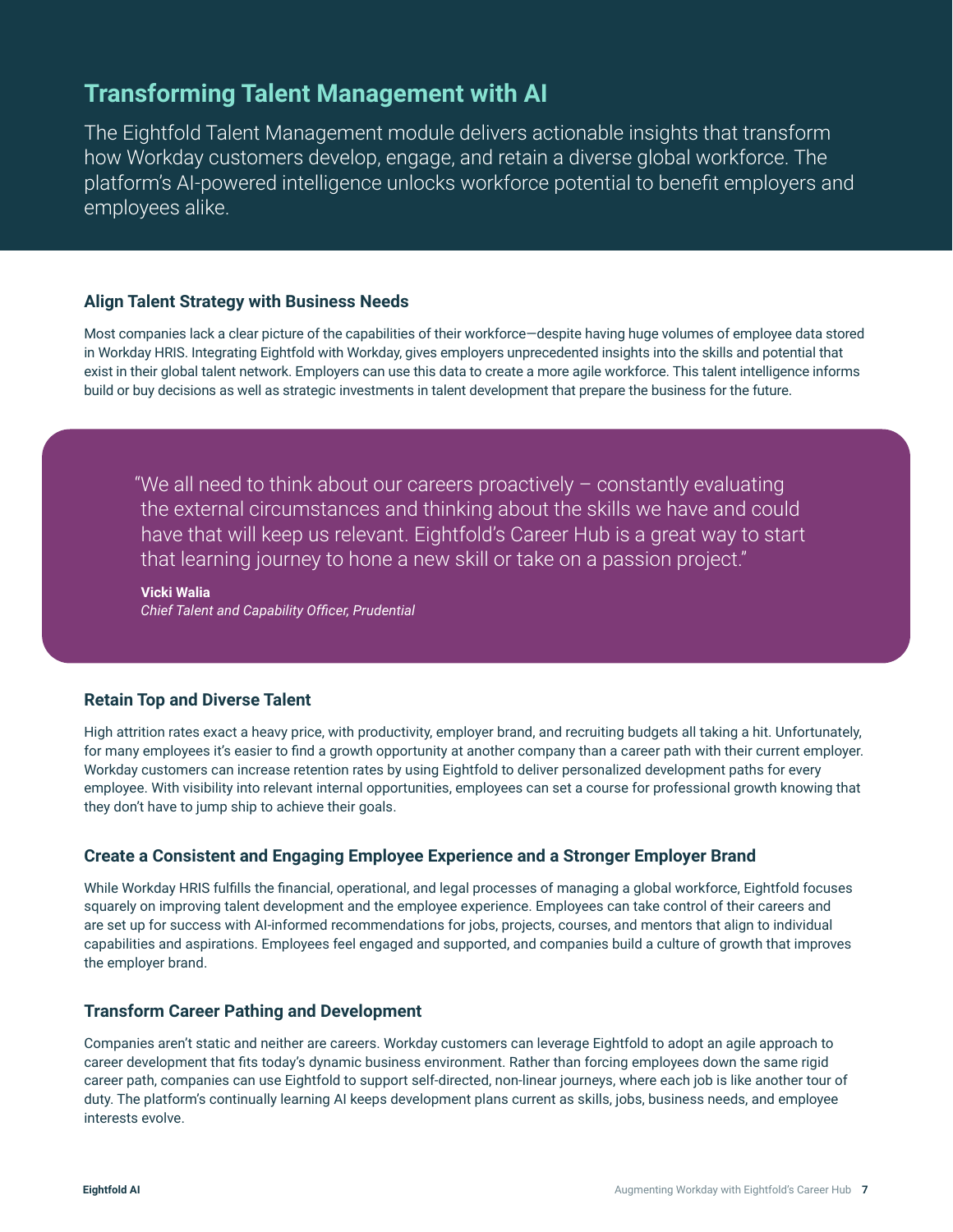## **Capabilities Planning**

Workday customers use Eightfold to understand employee potential at scale, gaining insights that drive strategies for upskilling/reskilling, internal mobility, redeployment, and hiring.

| <b>Consideration</b>                                            | <b>Without Eightfold</b><br><b>With Eightfold</b>                                                                                                                                                                                                                                                                     |                                                                                                                                                                                                                                                                                                                                             | <b>Benefits</b>                                                                                                                                                                                                                                                                                                                                         |  |
|-----------------------------------------------------------------|-----------------------------------------------------------------------------------------------------------------------------------------------------------------------------------------------------------------------------------------------------------------------------------------------------------------------|---------------------------------------------------------------------------------------------------------------------------------------------------------------------------------------------------------------------------------------------------------------------------------------------------------------------------------------------|---------------------------------------------------------------------------------------------------------------------------------------------------------------------------------------------------------------------------------------------------------------------------------------------------------------------------------------------------------|--|
| Al-powered<br>matching Intake                                   | Every employee has a unique, rich<br>set of skills and experiences that<br>are often underutilized. Data in<br>the HRIS platform doesn't capture<br>an employee's true potential<br>and business leaders have an<br>incomplete view of what each<br>employee is capable of.                                           | Eightfold provides AI-informed<br>insights into every employee's<br>true potential based on a "living"<br>matrix of 1.4 million skills. The AI<br>automatically enriches employee<br>profiles with insights into their<br>Validated Skills, Likely Skills, Skills<br>to Validate, and Missing Skills for<br>every role in the organization. | Companies can pursue a talent<br>management strategy that aligns<br>each employee's capabilities with<br>business needs-automatically and<br>at enterprise scale. This increases<br>workforce productivity and puts<br>employees in positions where they<br>can contribute most fully.                                                                  |  |
| <b>Aligning Talent</b><br><b>Strategies</b>                     | Talent data are stored in two<br>separate systems: an HRIS<br>system for employees and the<br>applicant tracking system (ATS) for<br>candidates. This makes it difficult<br>to devise a strategy that considers<br>talent management and talent<br>acquisition holistically.                                          | Eightfold is a single AI platform for<br>all talent. The system ingests data<br>from Workday HRIS and Workday<br>Recruiting to provide intelligence<br>across a company's entire talent<br>network, including employees,<br>applicants, and alumni.                                                                                         | Employers can address talent<br>management and talent acquisition<br>with a common system and skills-<br>based framework for matching<br>people with opportunities. Powered<br>by Eightfold, talent leaders and<br>business leaders can proactively<br>identify each individual's talent<br>potential to inform their build, buy,<br>borrow strategies. |  |
| <b>Understanding</b><br><b>Workforce</b><br><b>Capabilities</b> | Companies lack an all-up view of<br>the skills and capabilities across<br>their workforce. As a result, they<br>can't effectively identify skills<br>gaps, smartly redeploy talent, or<br>build programs to address major<br>upskilling or reskilling needs.                                                          | Eightfold's Capabilities Dashboard<br>offers an aggregated, enterprise-<br>wide view of the skills employees<br>have or can learn. These Al-based<br>insights can be broken down by<br>gender, geography, or department,<br>and expanded to include an<br>employer's entire talent network.                                                 | Companies can prepare for the<br>future with a deep understanding<br>of what employees are capable<br>of and where talent gaps exist.<br>This knowledge is a valuable<br>complement to the capabilities<br>in Workday, which approaches<br>workforce planning through a<br>budgetary lens.                                                              |  |
| <b>Talent</b><br><b>Benchmarking</b>                            | Companies can't easily benchmark<br>the current capabilities, let alone<br>the potential, of their workforce.<br>As a result, they spend a lot of<br>money on expensive consultants<br>and reports, or they enlist data<br>scientists to conduct a lengthy<br>analysis that is obsolete as soon<br>as it's completed. | Eightfold's AI continually analyzes<br>more than a billion profiles to<br>provide real-time intelligence on the<br>global market for skills and jobs.<br>Talent leaders can monitor the<br>prevalence of more than 1.4 million<br>skills and 800,00 titles and evaluate<br>trends by industry, location, or<br>company.                     | Employers can determine whether<br>they are keeping pace with the<br>global market and identify the skills<br>they need to ready their workforce<br>for the future. They can also<br>analyze the top skills and titles at<br>competing companies to ensure<br>that they aren't falling behind.                                                          |  |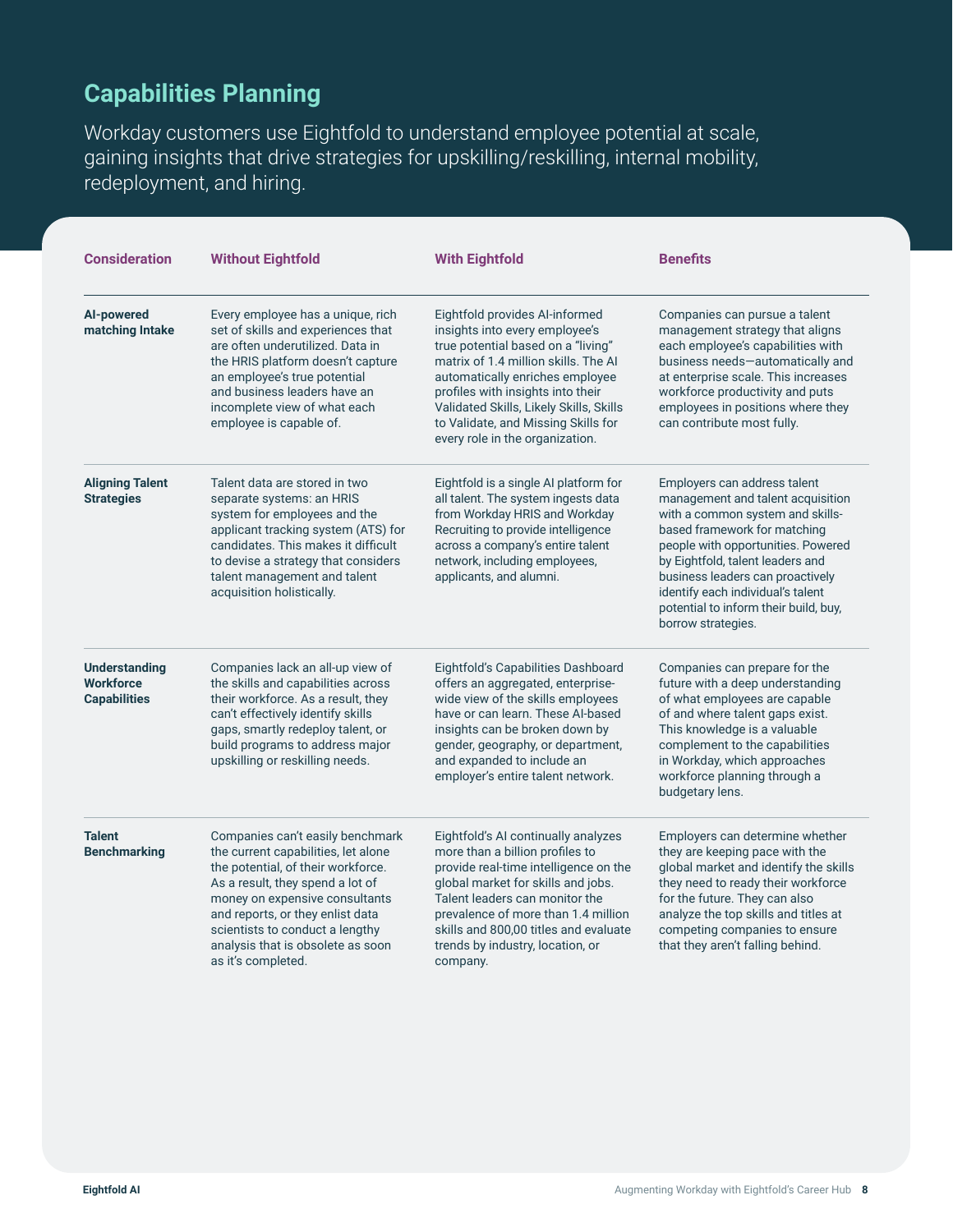### **Talent Development**

By integrating Eightfold with Workday, employers can unlock the potential of their workforce with a fully integrated, AI-driven, skills-based development experience tailored to each employee.

| <b>Consideration</b>              | <b>Without Eightfold</b>                                                                                                                                                                                                                                                                                                                                                                                                                                                                                                                                                                                                                                                                                                                                                | <b>With Eightfold</b>                                                                                                                                                                                                                                                                                                                                | <b>Benefits</b><br>Employers build a culture<br>of continuous learning and<br>maximize value from existing L&D<br>investments.                                                                                                                                                                                                                                               |  |
|-----------------------------------|-------------------------------------------------------------------------------------------------------------------------------------------------------------------------------------------------------------------------------------------------------------------------------------------------------------------------------------------------------------------------------------------------------------------------------------------------------------------------------------------------------------------------------------------------------------------------------------------------------------------------------------------------------------------------------------------------------------------------------------------------------------------------|------------------------------------------------------------------------------------------------------------------------------------------------------------------------------------------------------------------------------------------------------------------------------------------------------------------------------------------------------|------------------------------------------------------------------------------------------------------------------------------------------------------------------------------------------------------------------------------------------------------------------------------------------------------------------------------------------------------------------------------|--|
| <b>Learning</b>                   | Employees try to find relevant<br>courses by searching through<br>large learning libraries. Or they are<br>assigned courses based on their<br>current role, not the skills they want<br>to learn.                                                                                                                                                                                                                                                                                                                                                                                                                                                                                                                                                                       | Eightfold's AI recommends<br>courses based on each employee's<br>unique career goals and the skills<br>they need to get there. Eightfold<br>integrates with, and aggregates,<br>each enterprises learning solutions<br>(Udemy, Coursera, Workday<br>Learning)                                                                                        |                                                                                                                                                                                                                                                                                                                                                                              |  |
| <b>Projects</b>                   | Employees find projects based on<br>keyword matching and on paths<br>that other employees have taken<br>in the past. As a result, leaders<br>often staff projects with familiar<br>talent, which limits opportunities<br>for experiential learning across a<br>diverse and distributed employee<br>base.                                                                                                                                                                                                                                                                                                                                                                                                                                                                | Eightfold's AI automatically<br>surfaces best-fit projects for every<br>employee. Employees see why they<br>are a good match for a project,<br>and the skills they'll learn by<br>participating. Leaders can leverage<br>AI to match and staff projects<br>based on what employees are<br>capable of, not just who they know<br>in the organization. | Project work keeps employees<br>engaged and increases each<br>employee's network and visibility<br>within the organization. In turn,<br>employees are more productive,<br>and more likely to find opportunities<br>that meet their needs. Employers<br>democratize opportunities to the<br>entire employee base, and deliver<br>skill-based development project<br>staffing. |  |
| <b>Mentoring</b>                  | Selecting a mentor is often a<br>function of "who you know."<br>Alternatively, employees choose<br>from a list of names and<br>titles on a "buddy list." Neither<br>approach supports a skills-based<br>engagement.                                                                                                                                                                                                                                                                                                                                                                                                                                                                                                                                                     | Eightfold enables powerful skills-<br>based mentorship at scale. The AI<br>finds the best mentors for every<br>employee based on the skills they<br>want to gain. Al-informed mentor-<br>matching creates a level playing<br>field for all.                                                                                                          | Companies increase employee<br>development and retention with<br>an inclusive mentoring program.<br>Employees build the skills and<br>cross-functional relationships<br>that increase engagement and<br>retention.                                                                                                                                                           |  |
| <b>Team</b><br><b>Development</b> | Goal-setting, development<br>Eightfold's AI delivers a dynamic<br>Skills Development dashboard that<br>plans, competency ratings, and<br>performance reviews are integrated<br>provides real-time insights into<br>and in service of annual review<br>team capabilities, current skills, and<br>skill adjacencies. Managers can<br>processes that assess how each<br>employee is performing in their<br>monitor and proactively engage in<br>current roles. This data is static,<br>development activities (projects,<br>periodically updated, and manually<br>courses, etc.) of individual team<br>members and their skill proficiency<br>updated.<br>over time, not just for the role they<br>are currently in, but also for their<br>career development aspirations. |                                                                                                                                                                                                                                                                                                                                                      | Managers can better understand<br>and unlock the talent on their team.<br>They can also have more targeted<br>and frequent discussions with<br>employees about their personal<br>career goals and development<br>plans.                                                                                                                                                      |  |

of top talent leave within two years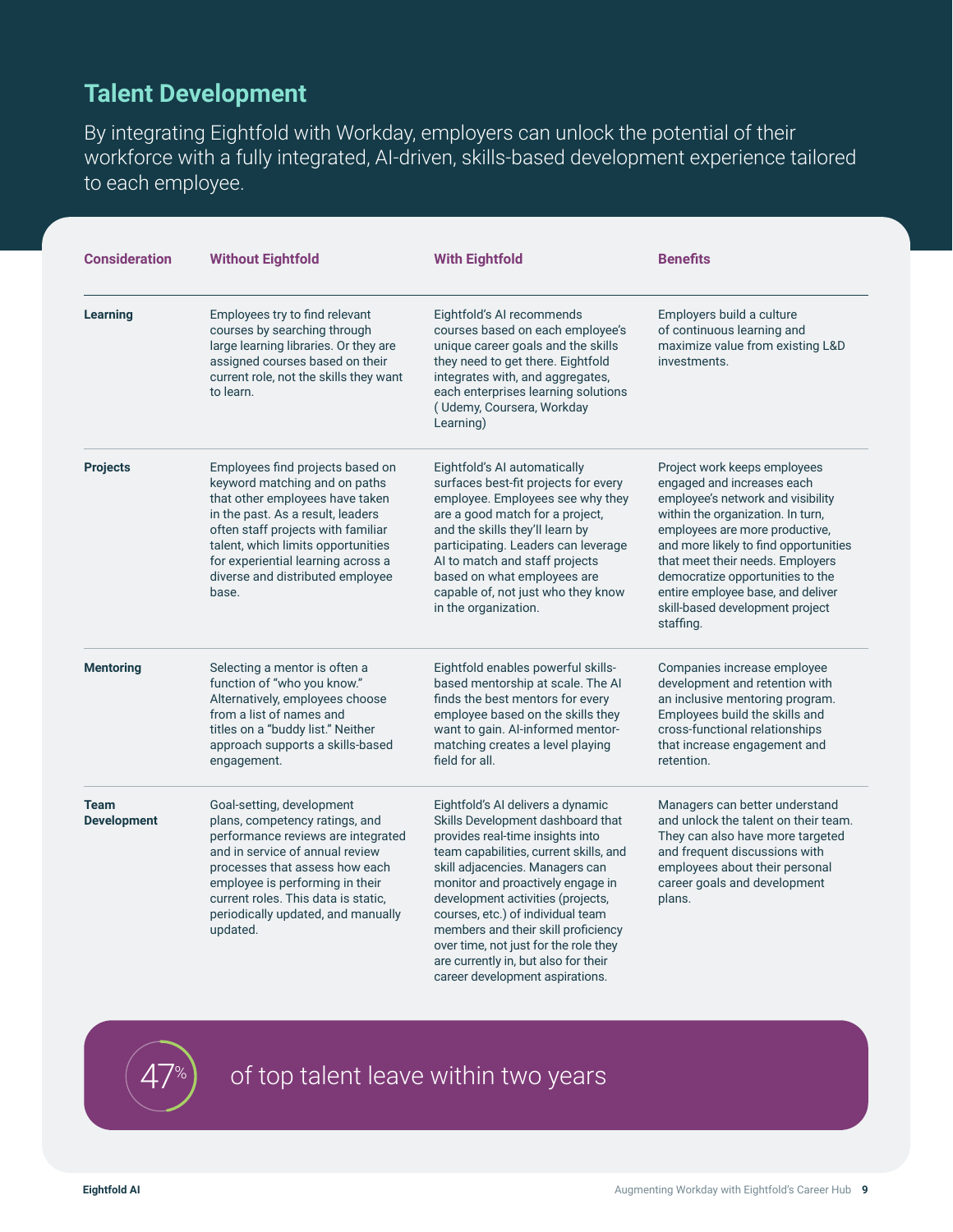### **Employee Experience**

Employers increase engagement and retention by using Eightfold to provide a consumergrade, employee-focused career development experience on top of Workday.

| <b>Consideration</b>               | <b>Without Eightfold</b>                                                                                                                                                                                                                                                                                                                                                                                                                          | <b>With Eightfold</b>                                                                                                                                                                                                                                                                                                                                                      | <b>Benefits</b><br>With little effort, employees have<br>a dynamic, comprehensive profile<br>that showcases their skills and<br>experience. Managers, mentors,<br>and project leaders have a more<br>complete view of an employee's<br>capabilities and potential even if<br>they work in another department or<br>location.                                                                                         |  |
|------------------------------------|---------------------------------------------------------------------------------------------------------------------------------------------------------------------------------------------------------------------------------------------------------------------------------------------------------------------------------------------------------------------------------------------------------------------------------------------------|----------------------------------------------------------------------------------------------------------------------------------------------------------------------------------------------------------------------------------------------------------------------------------------------------------------------------------------------------------------------------|----------------------------------------------------------------------------------------------------------------------------------------------------------------------------------------------------------------------------------------------------------------------------------------------------------------------------------------------------------------------------------------------------------------------|--|
| <b>Employee</b><br><b>Profiles</b> | Employee profiles are primarily<br>used as audit logs to track<br>activity. The data is often static,<br>self-reported, and incomplete.<br>Employees must create their<br>profiles from scratch and have little<br>incentive to keep them current.                                                                                                                                                                                                | Eightfold generates rich, self-<br>updating profiles for every<br>employee. Eightfold ingests<br>employee data from Workday<br>HRIS, uses global data and AI to<br>constantly enrich profiles so that<br>they're up-to-date representations<br>of skills and potential. The platform<br>suggests likely skills and adds new<br>skills as they're acquired.                 |                                                                                                                                                                                                                                                                                                                                                                                                                      |  |
| <b>Career Pathing</b>              | Career pathing recommendations<br>are often linear and static, reflecting<br>the most common trajectories<br>through the organization. They<br>don't accommodate an employee's<br>unique potential and career goals, or<br>consider horizontal career moves.<br>Employers try to codify career<br>paths and competencies to help<br>employees envision what is possible<br>and how to get there, but the process<br>is manual and time consuming. | Employees proactively map<br>out their potential career paths<br>guided by Eightfold's Al-based<br>recommendations. Eightfold<br>matches each individual to every<br>potential opportunity within the<br>organization based on skills<br>matching, adjacent skills inference,<br>and career goals. The AI can match<br>across departments, geographies,<br>and job levels. | Employers reduce attrition by<br>offering dynamic, holistic, self-<br>directed career planning at scale.<br>Employees feel supported in their<br>careers with a transparent, internal<br>roadmap for growth. Eightfold<br>supports career paths that evolve,<br>shaped by employee interests and<br>business requirements. Talent<br>teams no longer spend hours<br>codifying hundreds of potential<br>career paths. |  |
| <b>Career Hub</b>                  | Employees are served career<br>development opportunities based<br>on their self-assessment and<br>self-reporting of their skills. These<br>profiles are static, and often<br>incomplete, and the development<br>recommendations are limited to<br>Workday content and based on<br>keyword matching.                                                                                                                                               | Each employee's Career Hub<br>experience is powered with<br>dynamic, personalized development<br>recommendations, driven by Al<br>to ensure they are thinking bigger<br>when it comes to their career.<br>Career Hub delivers employees with<br>specific jobs, courses, projects,<br>and mentors that will advance their<br>skills and career goals.                       | Employees can take control of<br>their careers with visibility into<br>all relevant growth opportunities.<br>Personalized development<br>recommendations encourage<br>employees to stay and work<br>towards their next role at the<br>company.                                                                                                                                                                       |  |
| <b>Internal Jobs</b>               | Most employers have not mapped<br>the skills required for each role.<br>As a result, employees don't know<br>how their skills are transferable to<br>new roles in different departments<br>or functions. It is often easier<br>for employees to find a new job<br>externally vs. internally.                                                                                                                                                      | Employees are matched to, and<br>served, the open roles that they<br>have the potential to succeed in<br>based on Eightfold's skills-matching<br>algorithm. By matching based on<br>skills and potential, Eightfold helps<br>democratize opportunities that also<br>help further DE&I initiatives.                                                                         | New opportunities find employees<br>based on their skills & potential,<br>rather than employees searching<br>internally and externally to find a<br>fit. Employers increase retention,<br>improve employer brand, and<br>maintain a productive, motivated,<br>and diverse workforce.                                                                                                                                 |  |

 $\ket{64^\ast}$  of all workers want a clear career path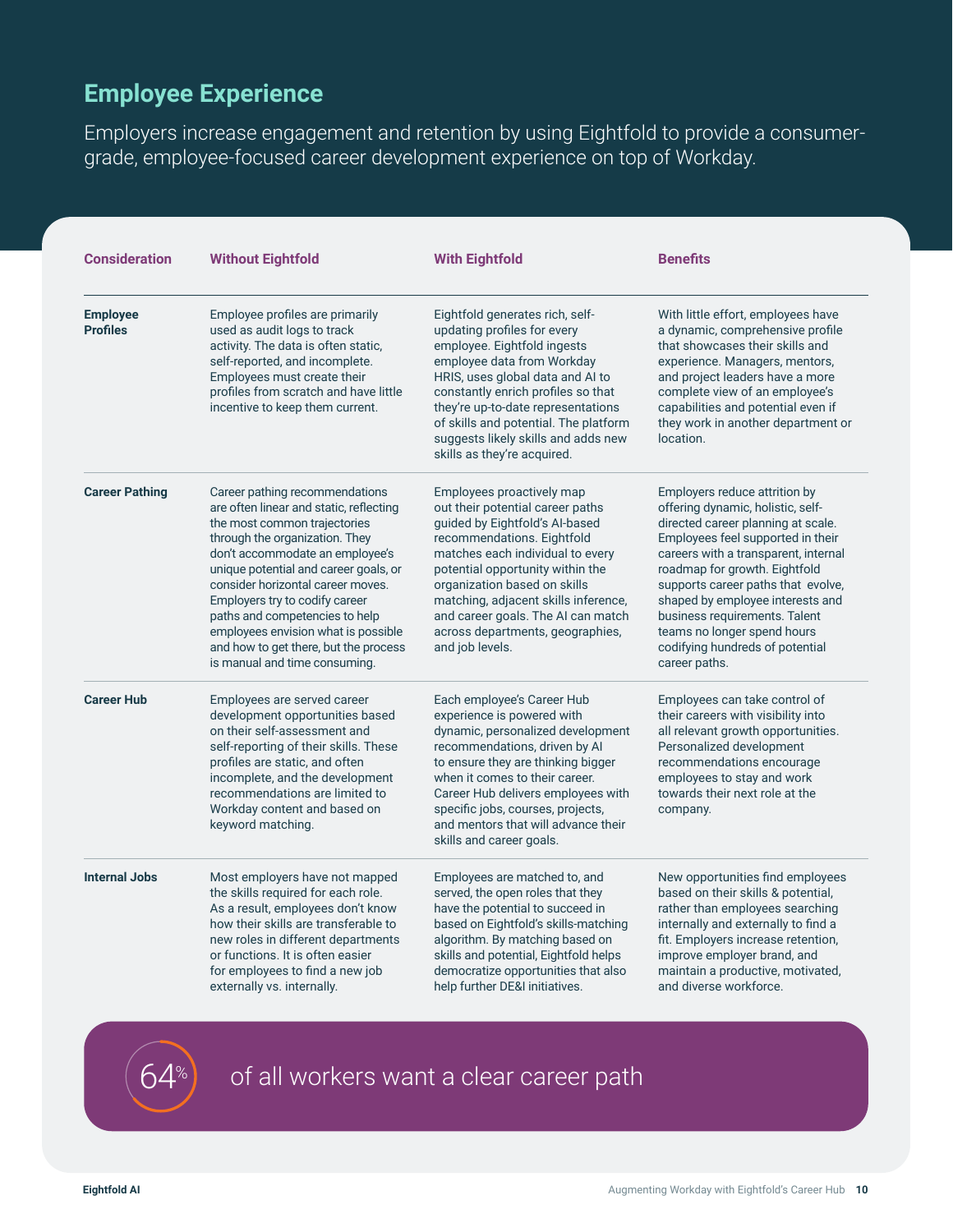# **The Eightfold Career Hub**

| $\boldsymbol{\theta}$<br>Search for project, job, name or keyword $Q$                                             | Home<br>Goals        | Career Planner                   | Marketplace -                     | $\bigcap$<br>People My Team | Sherri Smith +                                                                                   |
|-------------------------------------------------------------------------------------------------------------------|----------------------|----------------------------------|-----------------------------------|-----------------------------|--------------------------------------------------------------------------------------------------|
| My Team                                                                                                           |                      |                                  |                                   |                             |                                                                                                  |
| <b>Succession Planning</b><br><b>Team</b><br>$\hbox{\ensuremath{\mathsf{Q}}}$<br>Search my team                   | Go                   |                                  |                                   |                             |                                                                                                  |
| Job Title<br>Direct Reports ▼<br>Location<br>Manager<br>Showing 6 direct reports                                  | Skills               |                                  |                                   |                             | Show Filters V                                                                                   |
| 18 months<br>248 days<br>Avg. tenure<br>Avg. manager assessment                                                   | 2<br>Avg. successors | 24<br>Avg. skill<br>endorsements | $\overline{2}$<br>Avg. skill gaps |                             | Ready Now (1)<br>$\boldsymbol{\wedge}$<br>Ready Soon (2)<br>Developing (2)<br>$\bullet$ None (1) |
| Team member $\uparrow \equiv$   Title                                                                             | Time in role         | Last manager<br>assessment       | Skills   Skill gaps<br>Successors |                             | Promotion<br>readiness                                                                           |
| <b>Grace Choi</b><br>UX Designer • Mountain View, CA<br>÷.<br>$\Box$ 2<br><b>Assess Skills</b>                    | 18 months            | 48 days ago                      | 3 田<br>24/2                       |                             | Ready Now *                                                                                      |
| <b>Calvin Holm</b><br>UX Designer • Mountain View, CA<br>Direct reports: 3<br>÷<br>$\Box$<br><b>Assess Skills</b> | 18 months            | 248 days ago (D                  | 2E<br>36                          |                             | Ready Now *                                                                                      |

*The Career Hub empowers employees to build their skills and careers with personalized, AI-driven recommendations for jobs, projects, courses, and mentors—all accessible in one place. Employers can configure Career Hub with all or select capabilities depending on their strategy for talent development and internal mobility.*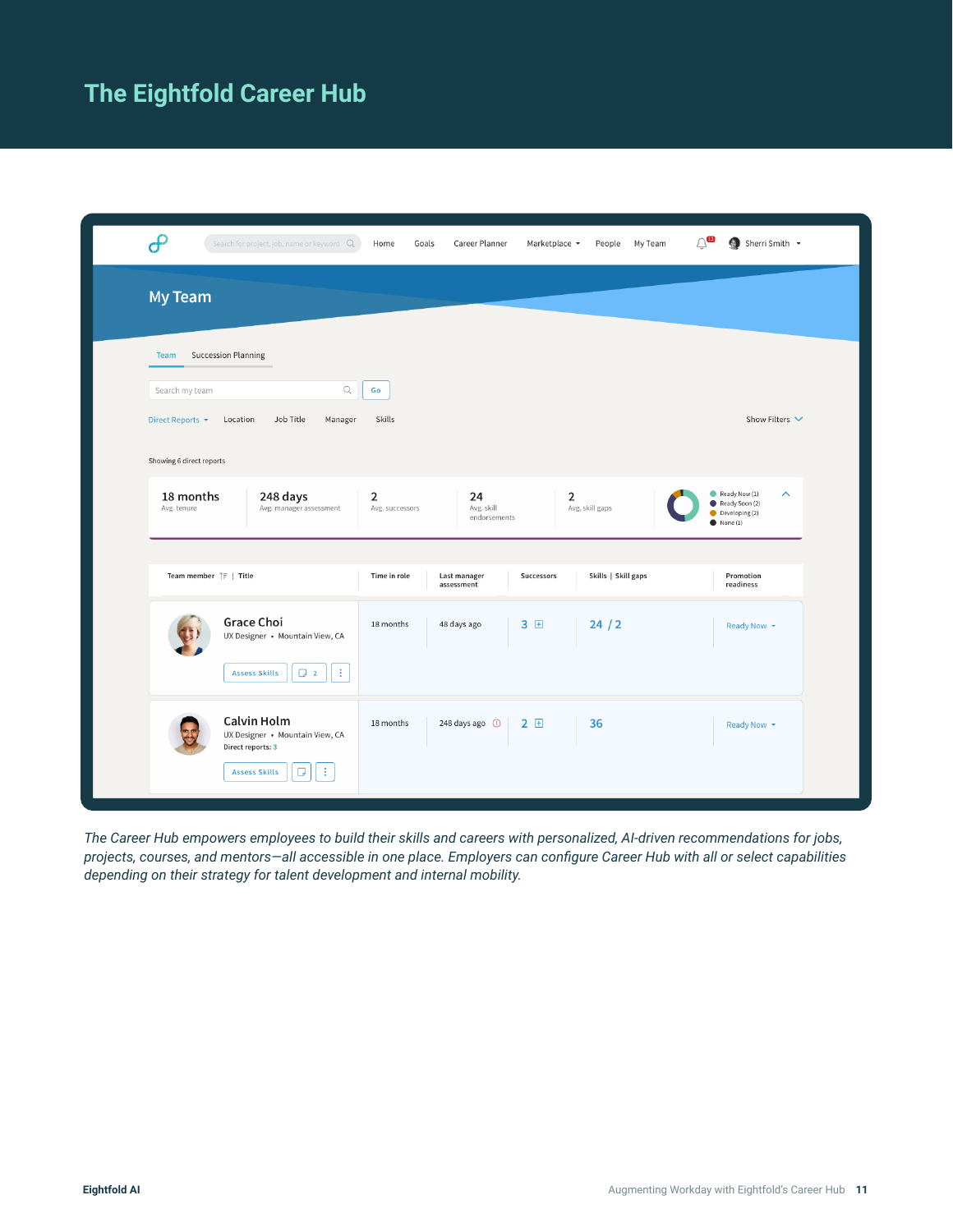### **Internal Mobility**

Eightfold helps Workday customers identify, grow, promote, and redeploy talent with AI-based insights that match the right employee with the right role.

| <b>Consideration</b>   | <b>Without Eightfold</b>                                                                                                                                                                                                                                                                                                                                                                                       | <b>With Eightfold</b>                                                                                                                                                                                                                                                                                                                         | <b>Benefits</b><br>Hiring managers can quickly fill<br>open roles with high-potential em-<br>ployees from across the company<br>matched on potential as opposed<br>to past history. Employers retain top<br>talent, cut recruiting costs, promote<br>cross-functional movement, and<br>change a culture of talent hoarding.                                                                            |  |
|------------------------|----------------------------------------------------------------------------------------------------------------------------------------------------------------------------------------------------------------------------------------------------------------------------------------------------------------------------------------------------------------------------------------------------------------|-----------------------------------------------------------------------------------------------------------------------------------------------------------------------------------------------------------------------------------------------------------------------------------------------------------------------------------------------|--------------------------------------------------------------------------------------------------------------------------------------------------------------------------------------------------------------------------------------------------------------------------------------------------------------------------------------------------------------------------------------------------------|--|
| <b>Internal Hiring</b> | It's hard for hiring managers to<br>assess the capabilities of internal<br>candidates-especially when they<br>have only a resume or static profile<br>to review. The challenge is even<br>greater when employees work in<br>other offices or departments.                                                                                                                                                      | Eightfold's AI proactively identifies<br>the talent who are a strong match<br>for open positions, assessing fit<br>consistently across candidates,<br>employees, and alumni. In minutes,<br>hiring managers have a shortlist of<br>internal candidates who have the<br>potential to succeed in the role they<br>want to fill.                 |                                                                                                                                                                                                                                                                                                                                                                                                        |  |
| <b>Bench Strength</b>  | Succession planning is often done<br>once a year and for top executives<br>only. Successors are typically<br>selected based on job level or<br>reporting structure. Profile data used<br>to identify successors may be stale<br>and succession plans are often filled<br>with "usual suspects" as opposed to<br>a broad view of potential talent.                                                              | Eightfold's AI determines which<br>employees have the skills and<br>capabilities to step into a given po-<br>sition. The match is focused on the<br>worker's potential as opposed to<br>their work history. This allows man-<br>agers to broaden their lens as they<br>assess and develop bench strength<br>for any role in the organization. | Managers can ensure continuity<br>and productivity by quickly moving<br>a talented employee into a vacant<br>role. Employees who are being<br>prepared for a promotion are more<br>likely to stay with the company.                                                                                                                                                                                    |  |
| <b>Diversity</b>       | Nearly all employers have commit-<br>ted to DE&I, but most lack the data<br>and technologies to make measur-<br>able progress towards improving<br>opportunities for minority employ-<br>ees. Internal hiring can disadvan-<br>tage under-represented groups<br>with fewer connections. Managers<br>struggle to predict potential and<br>often give roles to employees with<br>profiles similar to themselves. | Eightfold's Equal Opportunity<br>Algorithms ensure that diversity<br>traits don't factor into matches for<br>new roles, projects, or potential<br>mentors. And development actions<br>taken in Career Hub are tracked to<br>help monitor progress against DE&I<br>initiatives.                                                                | Employers create equitable access<br>to job opportunities, improving the<br>retention and growth of diverse em-<br>ployees. They can baseline internal<br>mobility for diverse candidates and<br>create accountability for diversity<br>outcomes at the corporate, depart-<br>ment, and hiring manager levels.<br>Skills and potential determine<br>growth opportunities instead of<br>'who you know'. |  |
| Redeployment           | Companies facing a major busi-<br>ness transformation have a hard<br>time redeploying talent because<br>they can't evaluate employee capa-<br>bilities at scale. Attempts to create<br>a skills inventory are time consum-<br>ing and manual. Layoffs are costly,<br>reduce productivity, and negatively<br>impact employer brand.                                                                             | Eightfold's AI helps companies<br>identify redeployment opportuni-<br>ties at scale and with less manual<br>work. Talent leaders can quickly<br>identify valuable skills among<br>impacted employees and match<br>people with new positions where<br>they can succeed.                                                                        | Employers retain productive, ful-<br>ly-ramped talent while responding<br>effectively to changes in busi-<br>ness strategy. By limiting layoffs,<br>companies maximize investments<br>in people while also avoiding large<br>severance payments and damage<br>to the employer brand.                                                                                                                   |  |



increase in internal mobility at a global communications company.